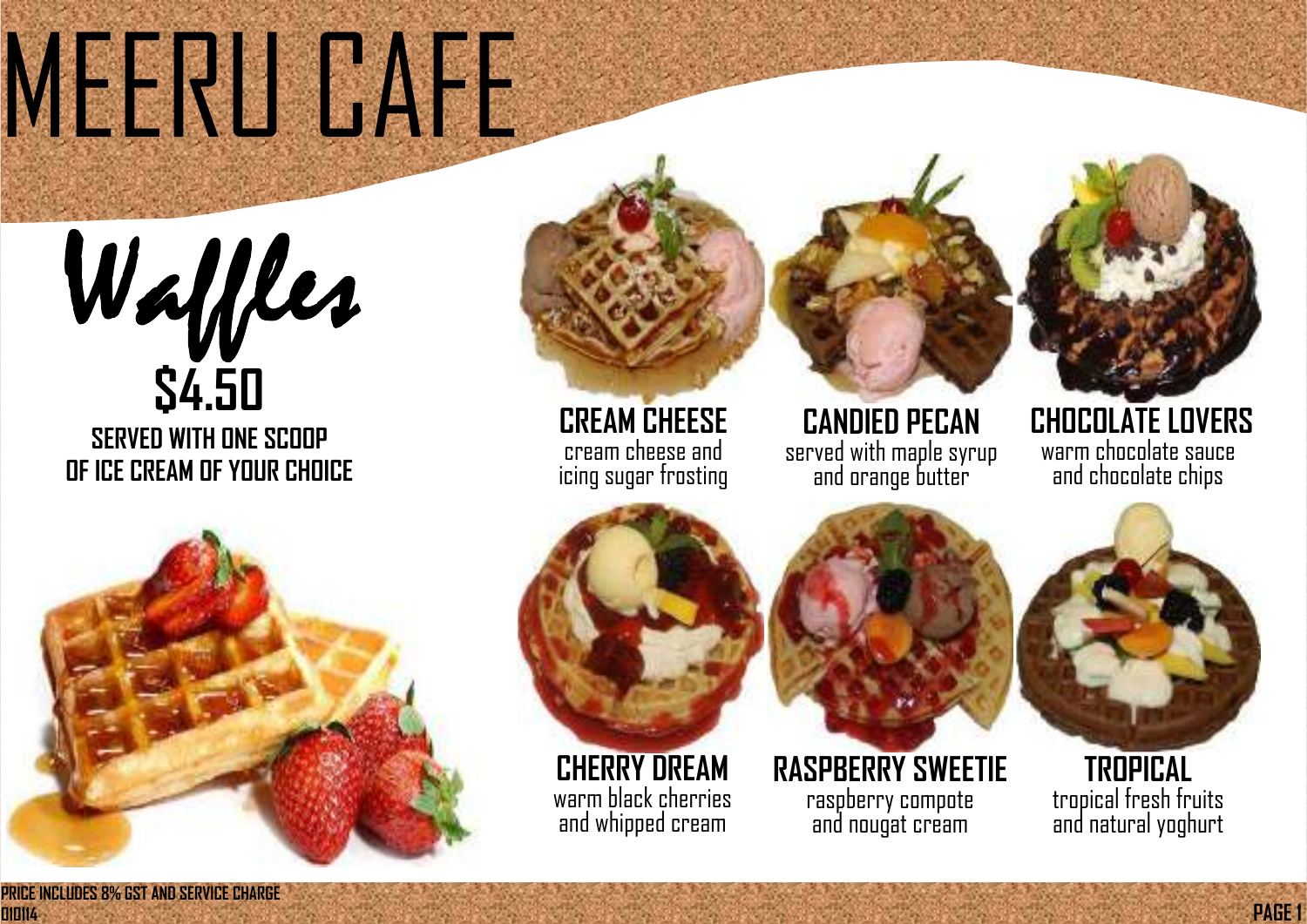**PAGE 2**

**TUNA & MOZZARELLA**  tuna, mozzarella, peroni and jaland.<br>Peperoni and jaland jaland jaland jaland jaland jaland jaland jaland jaland jaland jaland jaland jaland jaland<br>Peroni and jaland jaland jaland jaland jaland jaland jaland jaland jaland jaland jaland jala **NUTELLA**  nutella, banana, maple syrup and caramel cream

## MEERU CAFE



**\$4.50 SERVED WITH ONE SCOOP OF ICE CREAM OF YOUR CHOICE** 



**CHEESE BERRY**  cream cheese and mixed berry ragout



**SAVORY MIXED**  mixed with ham and cheese

### **SAVORY SALMON**  smoked salmon, onion, capers and cream cheese

#### **APPLE DELICE**  apple compote, cinnamon and coconut

**PRICE INCLUDES 8% GST AND SERVICE CHARGE 010114**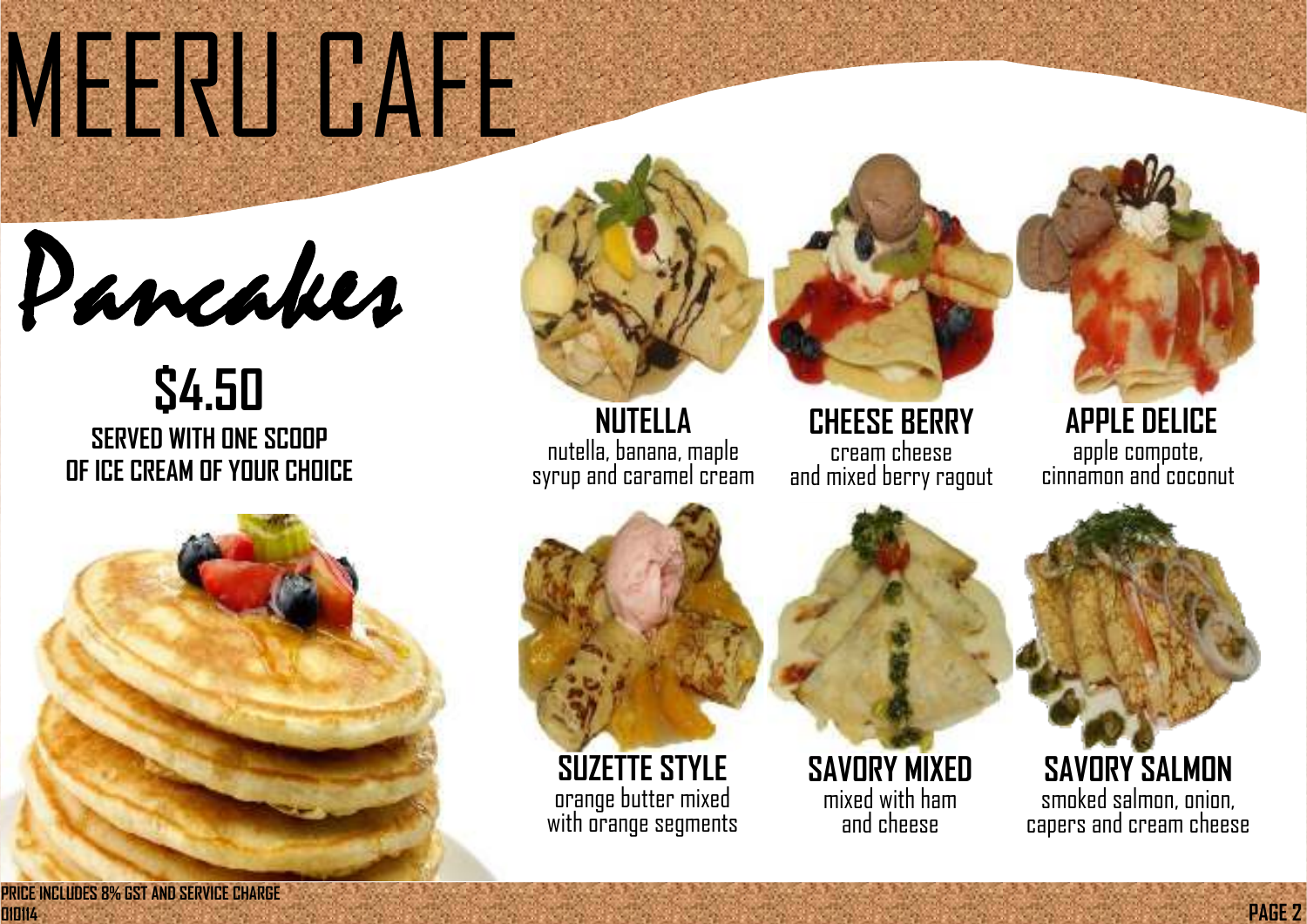## MERU CAFE

Panni 1

## pepperoni and jalapeno **SERVED WITH NACHOS TUNA & MOZZARELLA \$5.50**

## **TUNA & MOZZARELLA** tuna, mozzarella, mozzarella, mozzarella, mozzarella, mozzarella, mozzarella, mozzarella, mozzarella, mozzarel<br>Experimental, mozzarella, mozzarella, mozzarella, mozzarella, mozzarella, mozzarella, mozzarella, mozzarella,

**PAGE 3**

tuna, mozzarella, pepperoni and jalapeno

**BBQ PORK**  BBQ pork with sweet chili sauce

**TANDOORI CHICKEN**  tandoori chicken with mint and yoghurt

#### **BACON & SAUSAGE** egg, bacon and sausage

**ROAST BEEF** roast beef, fried onion and horseradish

**HEALTHY**  cheese, onion and pineapple



**010114** 

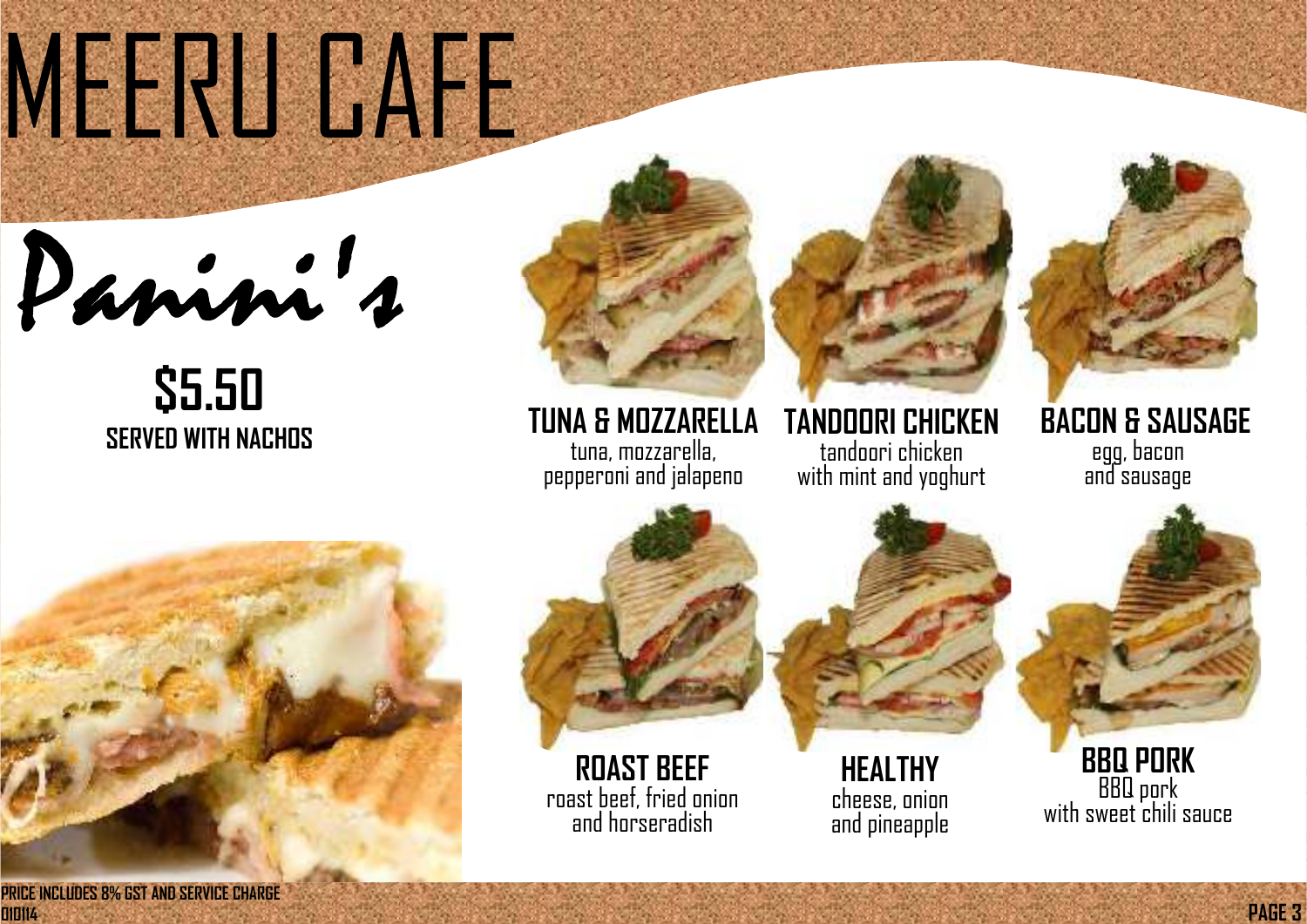## MEERU CAFE



**TANDOORI CHICKET** 

tandoori chicken

with mint and yoghurtha mint and yoghurtha mint and yoghurtha mint and yoghurtha mint and yoghurtha mint and y<br>The contract of the contract of the contract of the contract of the contract of the contract of the contract o



tuna, mozzarella,

#### **E IUPPING -** \$U.5U **ADDITIONAL SCOOP - ADDITIONAL TOPPING -**  \$3.00 \$0.50

pepperoni and jalapeno







**PAGE 4**



### **SAUCES** - CARAMEL, STRAWBERRY, RASPBERRY, VANILLA, MANGO, CHOCOLATE

### **\$3.50 PER SCOOP SERVED IN CONE OR CUP WITH 3 TOPPINGS OF YOUR CHOICE**

### **AVAILABLE TOPPINGS**







**POPCORNS GUMMY BEARS VERMICELLI** 





#### **DARK CHOCOLATE MARSHMALLOWS WHITE CHOCOLATE**

**PRICE INCLUDES 8% GST AND SERVICE CHARGE 010114**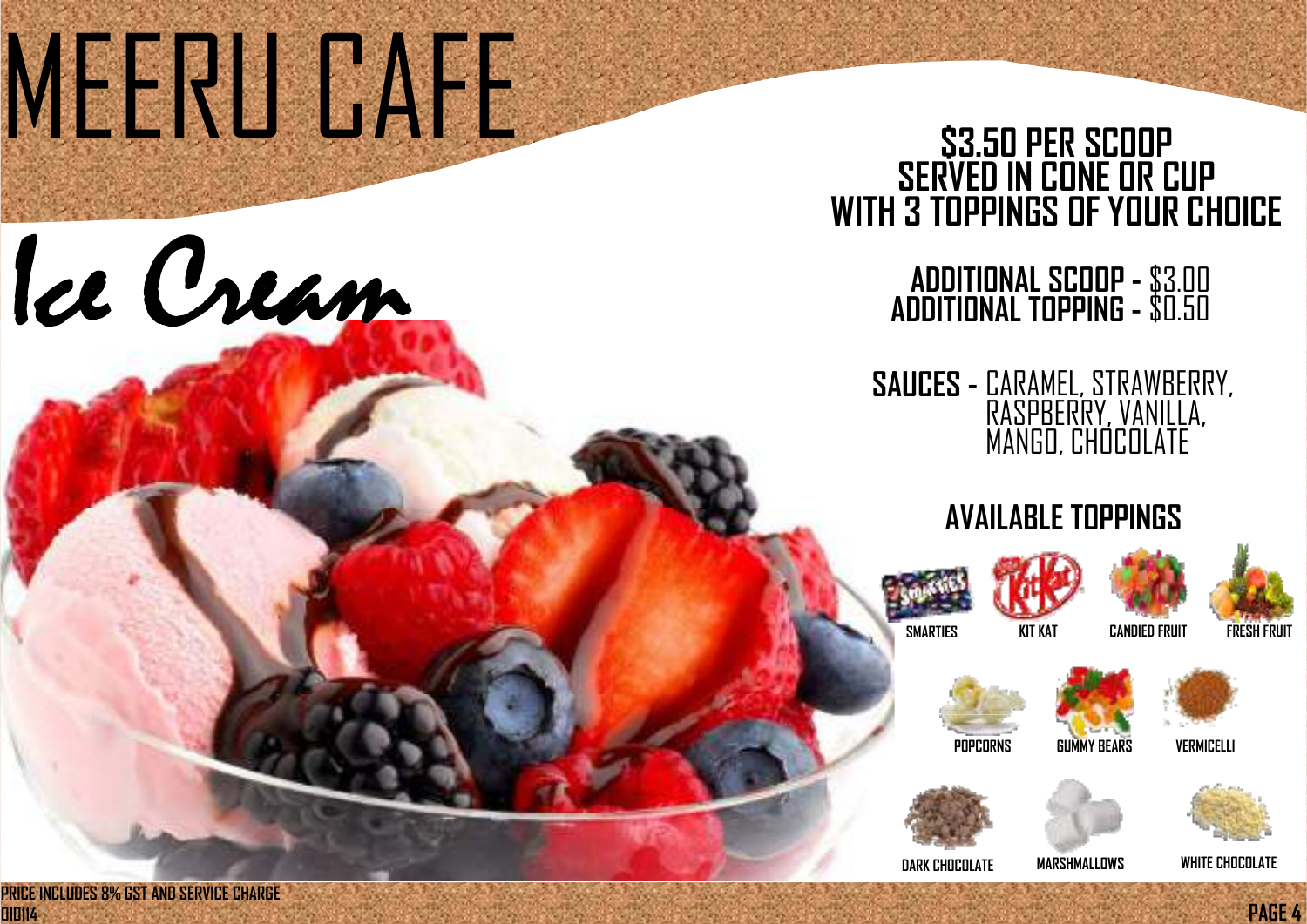## MERU GAFE

Fresh Juices

egg, bacon

and sausage **TUNA & MOZZARELLA** 

tandoori chicken

with mint and you will

**PAGE 5**



### personal and jalan jalan sebagai sebagai sebagai sebagai sebagai sebagai sebagai sebagai sebagai sebagai sebag **AVAILABLE FLAVORS**









**TANDOORI CHICKEN LINES** 

**LEMON CUCUMBER TOMATO**







**DRANGE** 









**CARROT**



### **JUST CHOOSE YOUR FAVORITE FLAVOR FROM OUR ICE CREAM DISPLAY AND ENJOY IT!**

**\$6.50** 

**PRICE INCLUDES 8% GST AND SERVICE CHARGE 010114** 



 $\frac{1}{2}$